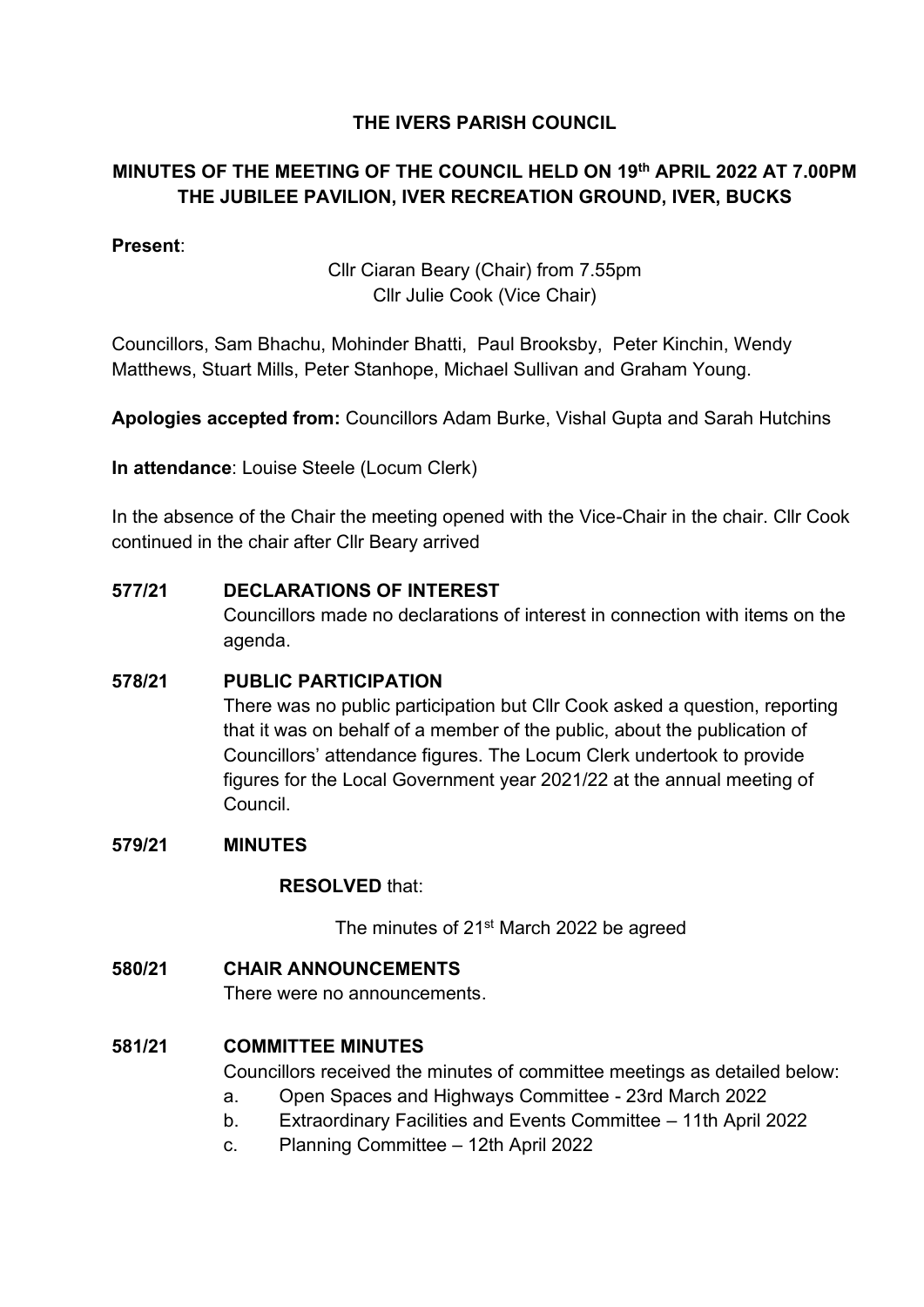## **582/21 FINANCE**

Members received the accounts for payment for March 2022 and a schedule of payments over £500 for the financial year 2021-2022. Cllr Stanhope reported that the bank reconciliations were up to date. Members also received the first draft out turn report for the financial year 2021-2022

#### **RESOLVED** that:

The accounts for payment be approved.

#### **583/21 BURIAL CHARGES**

A schedule of burial charges for the year 2022/23 was considered and Members noted that the schedule includes a new charge – to extend the exclusive rights of burial by 25 years. There was some discussion as to whether all the charges were relevant to the parish council and the Locum Clerk agreed that if the charge was not relevant it would not be applied.

#### **RESOLVED** that:

The schedule of burial charges for the year 2022/23 be approved.

# **584/21 FEES & CHARGES**

A schedule of fee & charges for the hiring of premises for the year 2022/23 was considered and Members noted that the schedule includes a new charge – to cover cleaning costs (the other charges having been previously agreed in December 2021). During the discussion of this item it was suggested that Members would benefit from seeing management information about occupancy/usage rates of the parish council's facilities for hire and the Locum Clerk undertook to have this information provided to the Facilities and Events Committee.

#### **RESOLVED** that:

The schedule of fees & charges for the year 2022/23 be approved.

# **585/21 HEALTH AND SAFETY**

This item was deferred to the next meeting of Council.

# **586/21 DRAFT SCHEME OF DELEGATION (INCLUDING TERMS OF REFERENCE FOR A STAFFING COMMITTEE)**

Members considered a draft scheme of delegation bringing all matters regarding delegation into one document. It was agreed that Members would send any comments on the document to the Locum Clerk and that the document would be presented to the next meeting of Council for adoption.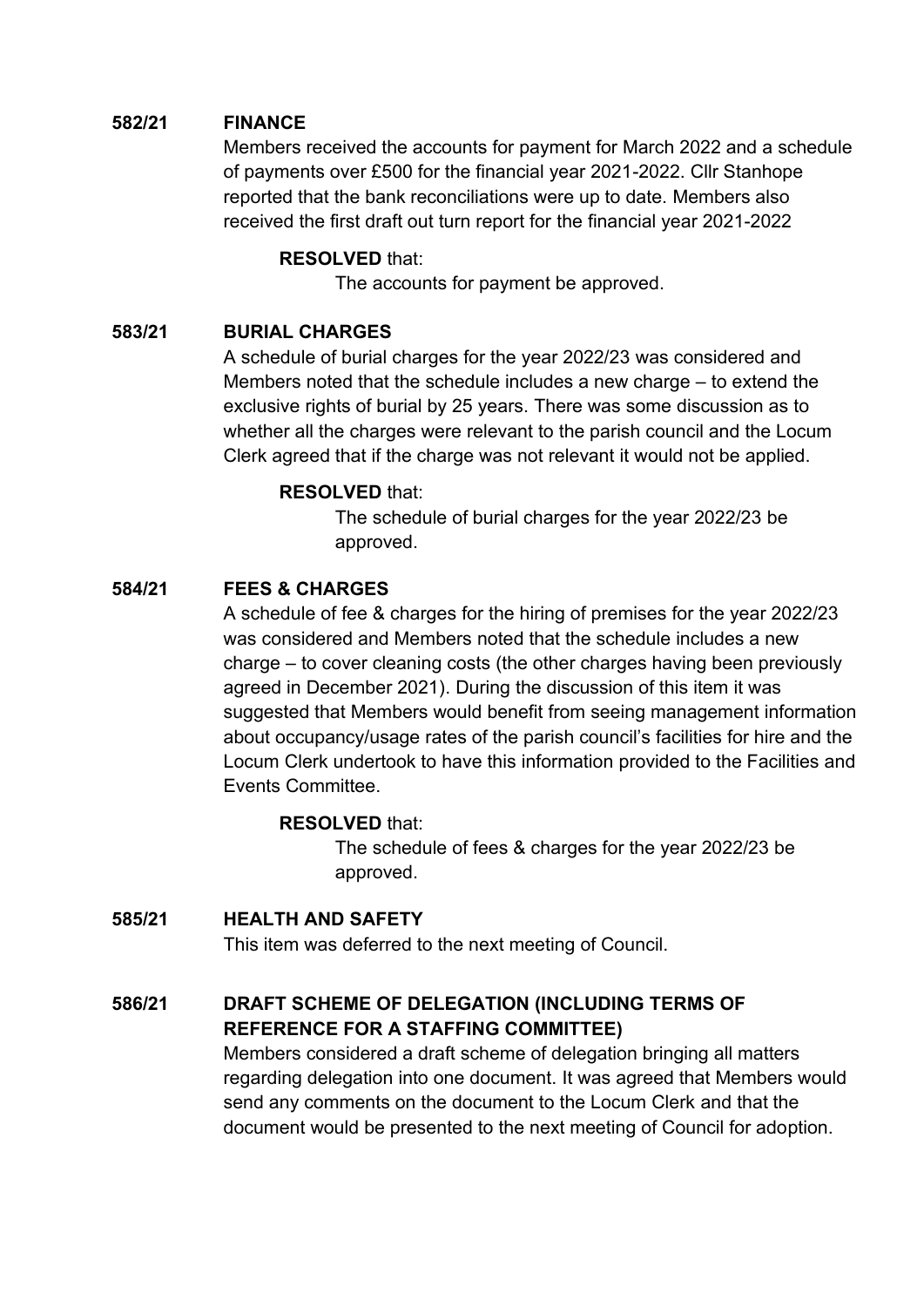Members further considered the creation of a Staffing Committee with terms of reference as set out in Paragraph 7.4 of the draft Scheme of Delegation. It was agreed that the corporate overview of Health & Safety be added to the terms of reference and that membership of the Committee would be agreed at the Annual Meeting of Council on 16 May 2022.

#### **RESOLVED** that:

A Staffing Committee be established with terms of reference as follows:

Membership: Up to nine parish councillors (to include the Chair & Vice-Chair ex officio)

Quorum: Three parish councillors

Meetings: Three times a year, approximately once every four months (additional meetings to be called by the Clerk or Committee Chair as necessary)

The Committee shall elect a Chair and Vice-Chair.

The Staffing Committee will be responsible for:

- 1. Making recommendations to Council regarding the appointment of the Parish Clerk/Responsible Financial Officer and any other Council officers
- 2. Developing and agreeing an annual workforce and training budget for approval by council
- 3. Overview of Corporate Health & Safety Policy and making recommendation to Council regarding Health & Safety
- 4. Monitoring the training programme of staff to ensure all Council operations are performed safely and appropriately
- 5. Developing and implementing a councillor training programme
- 6. Ensuring that the council complies with legislation in relation to employment of staff
- 7. Making all decisions regarding human resources issues and the implementation of relevant policies including but not limited to recruitment processes, salaries, terms and conditions, personal development interviews and related processes, pensions, disciplinary and grievance procedures.
- 8. Developing and agreeing an annual budget for approval by Council that once agreed can be spent by the committee. Any additional budgetary requirements must be requested from Council.
- 9. Monitoring the performance of its budget and provide updates to Council

# **587/21 GROUNDS TEAM RESOURCING**

Members considered the report of the Deputy Clerk. A decision on the matter of payment of overtime to members of the Grounds Team was deferred for more information on WorkNest's advice on implementation of the proposal.